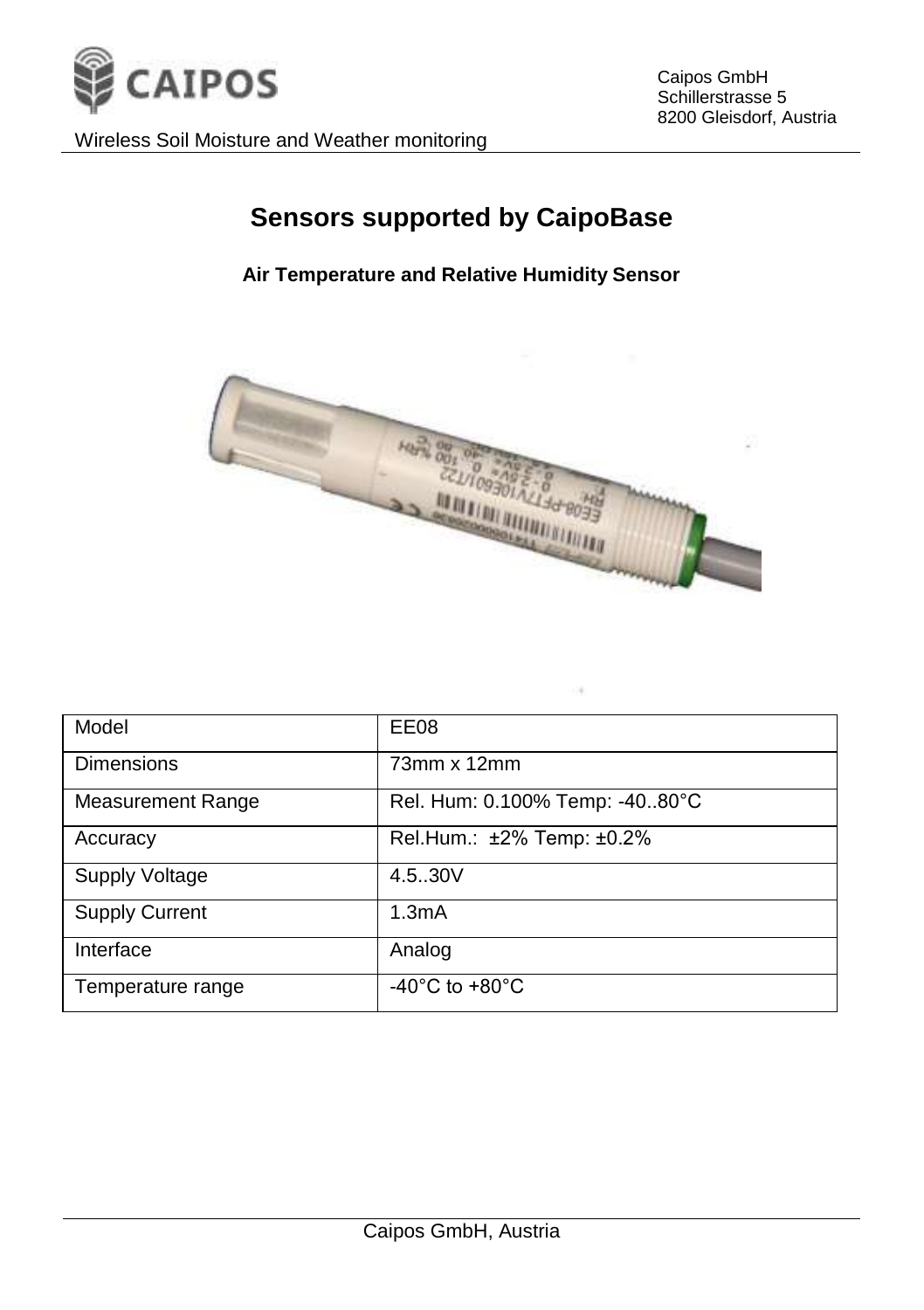

**Global Radiation Sensor**



| Model                    | SP Lite2                             |
|--------------------------|--------------------------------------|
| <b>Dimensions</b>        | 54mm x 34mm                          |
| <b>Measurement Range</b> | 0.2000W/m <sup>2</sup>               |
| Accuracy                 | < 2%                                 |
| <b>Supply Voltage</b>    | 5V                                   |
| <b>Supply Current</b>    | 2mA                                  |
| Interface                | Analog                               |
| Temperature range        | -30 $^{\circ}$ C to +70 $^{\circ}$ C |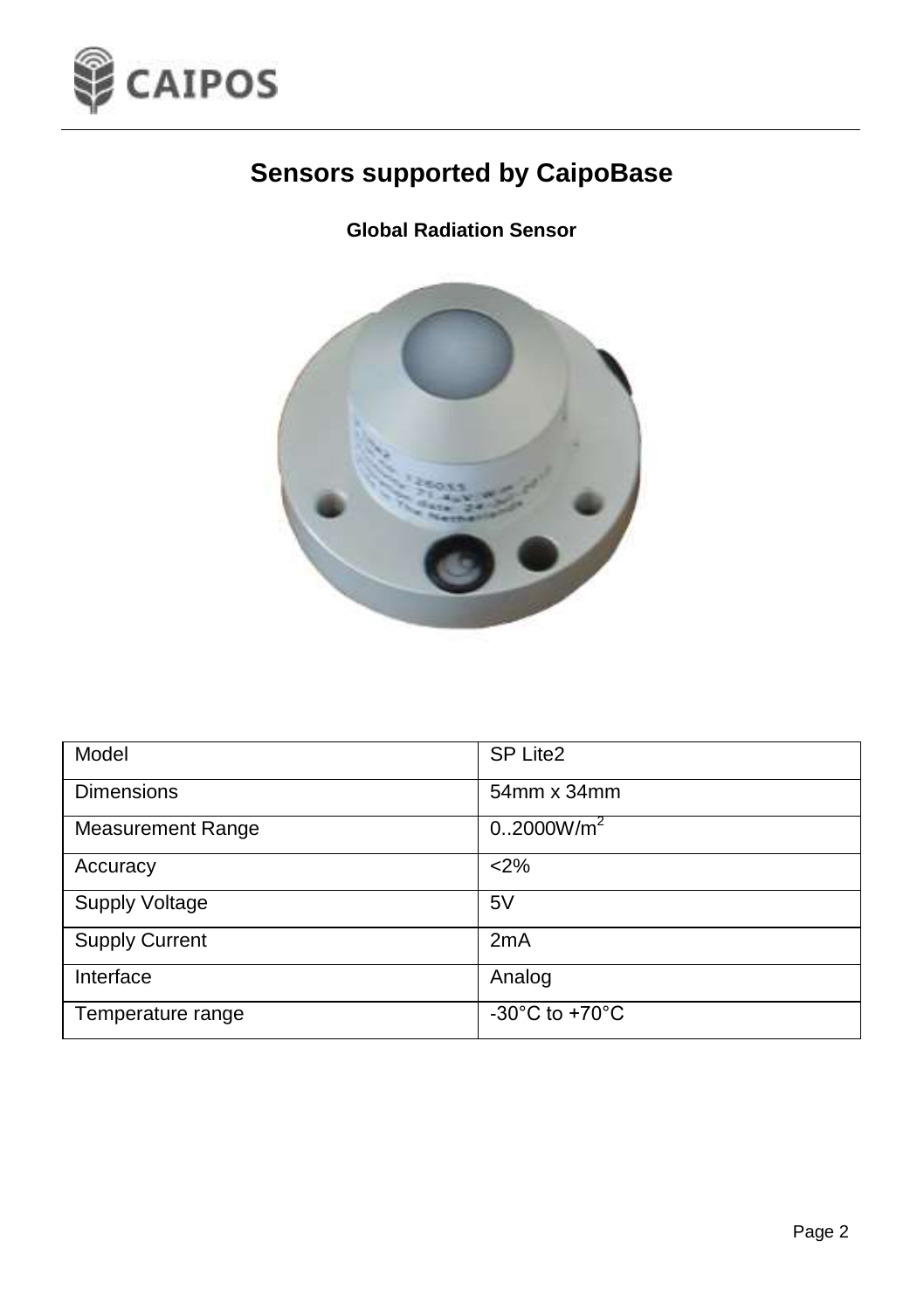

### **Wind Speed and Wind Direction Sensor**



| Model                    | Windsonic                            |
|--------------------------|--------------------------------------|
| <b>Dimensions</b>        | 163mm x 142mm                        |
| <b>Measurement Range</b> | Wind speed: 060m/s Direction: 0359°  |
| Accuracy                 | Speed: ±2% Direction: ±3%            |
| <b>Supply Voltage</b>    | 5.30 VDC                             |
| <b>Supply Current</b>    | 5.5mA                                |
| Interface                | <b>RS232</b>                         |
| Temperature range        | -35 $^{\circ}$ C to +70 $^{\circ}$ C |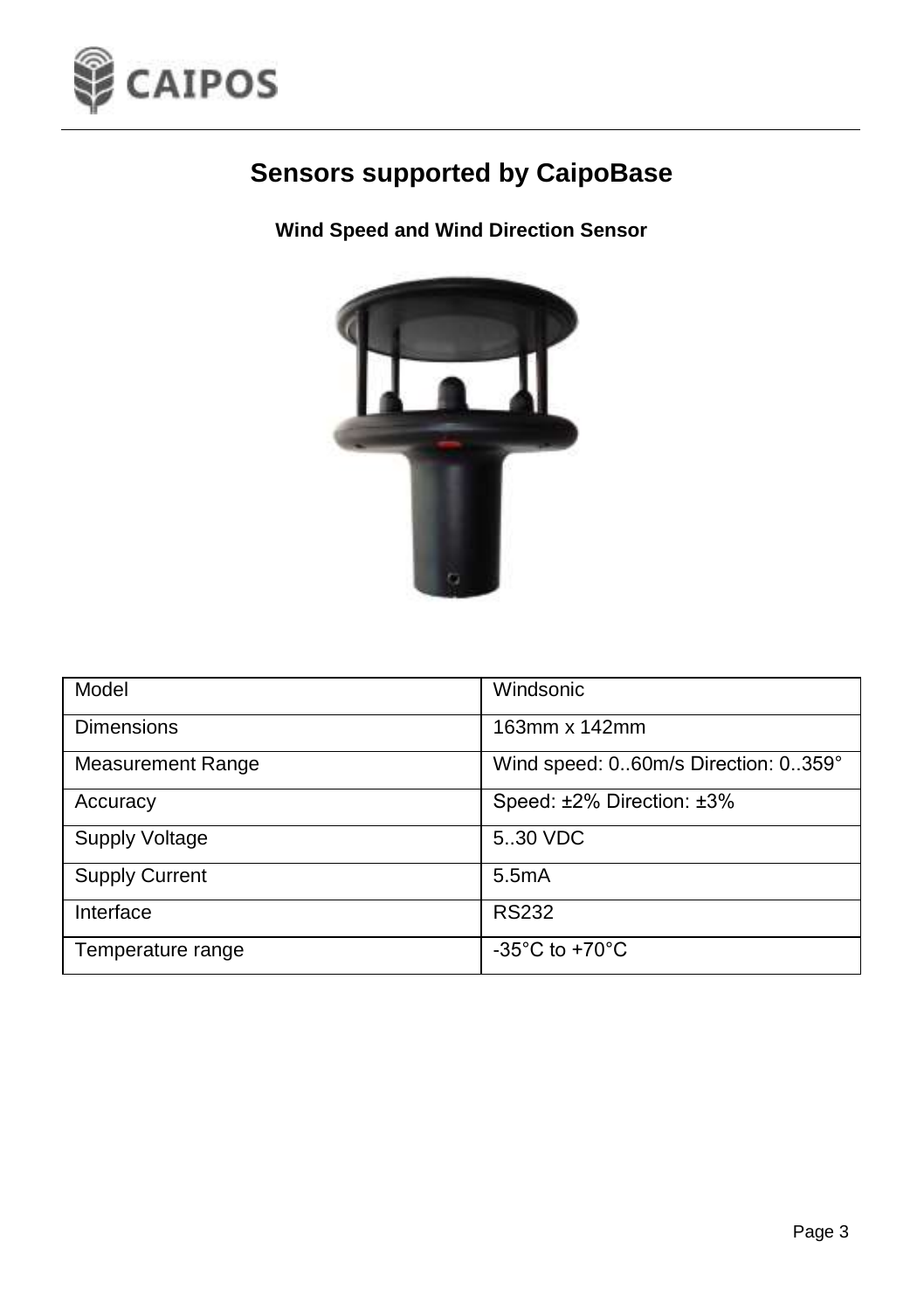

#### **Pressure Sensor**



| Model                    | 9LC                                   |
|--------------------------|---------------------------------------|
| <b>Dimensions</b>        | 19mm x 5mm                            |
| <b>Measurement Range</b> | 12Bar                                 |
| Accuracy                 | 1.5%                                  |
| Supply Voltage           | 5V                                    |
| <b>Supply Current</b>    | 2mA                                   |
| Interface                | Analog                                |
| Temperature range        | -40 $^{\circ}$ C to +150 $^{\circ}$ C |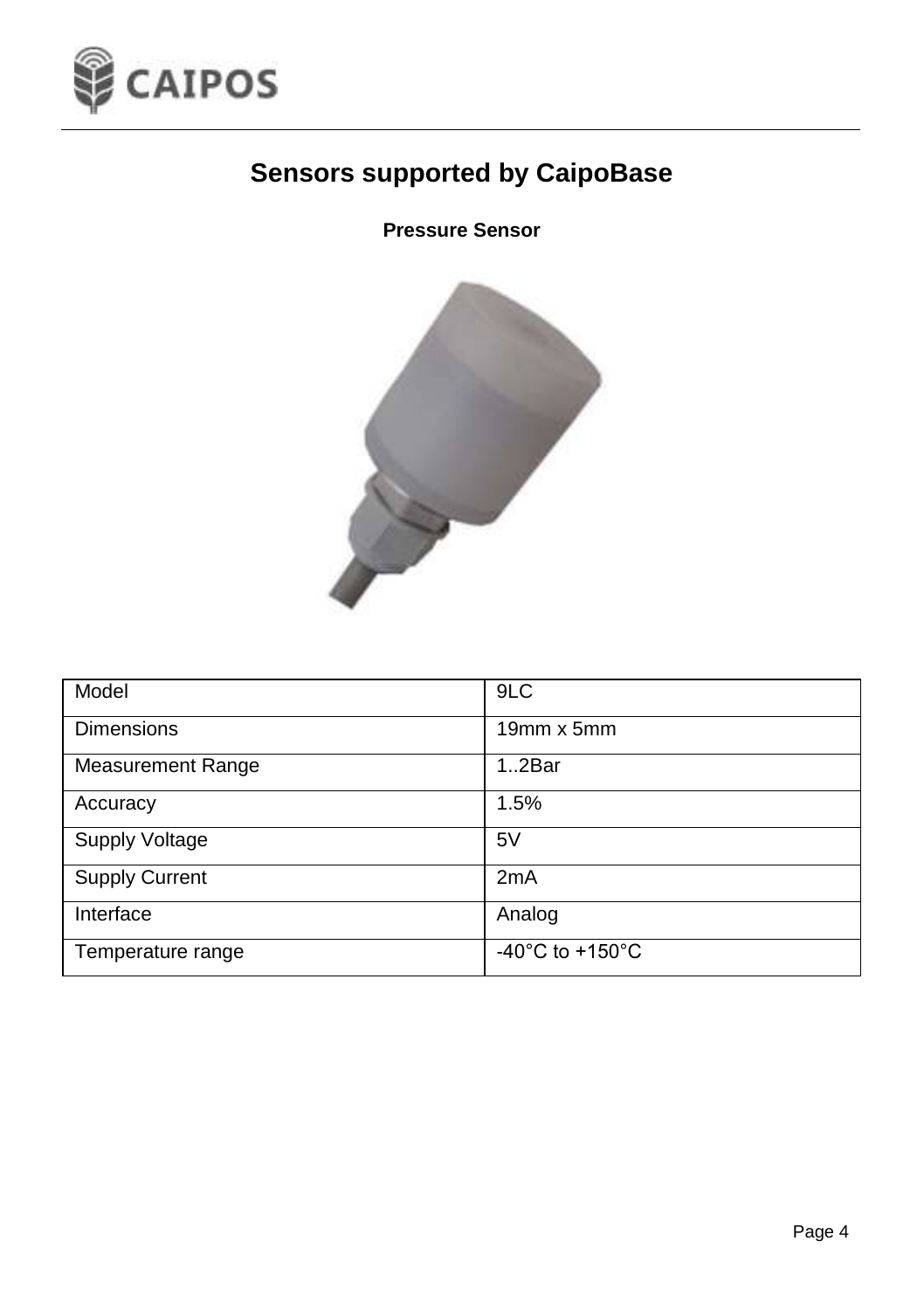

#### **Soil Moisture Sensor**



| Model                    | Z <sub>100</sub>                      |
|--------------------------|---------------------------------------|
| <b>Dimensions</b>        | 60 x 20 x 30 mm                       |
| <b>Measurement Range</b> | 0% VWC to saturation                  |
| Accuracy                 | 3%VWC                                 |
| <b>Supply Voltage</b>    | 3.5V                                  |
| <b>Supply Current</b>    | 6 <sub>m</sub> A                      |
| Interface                | Analog                                |
| Temperature range        | +0.5 $^{\circ}$ C to +80 $^{\circ}$ C |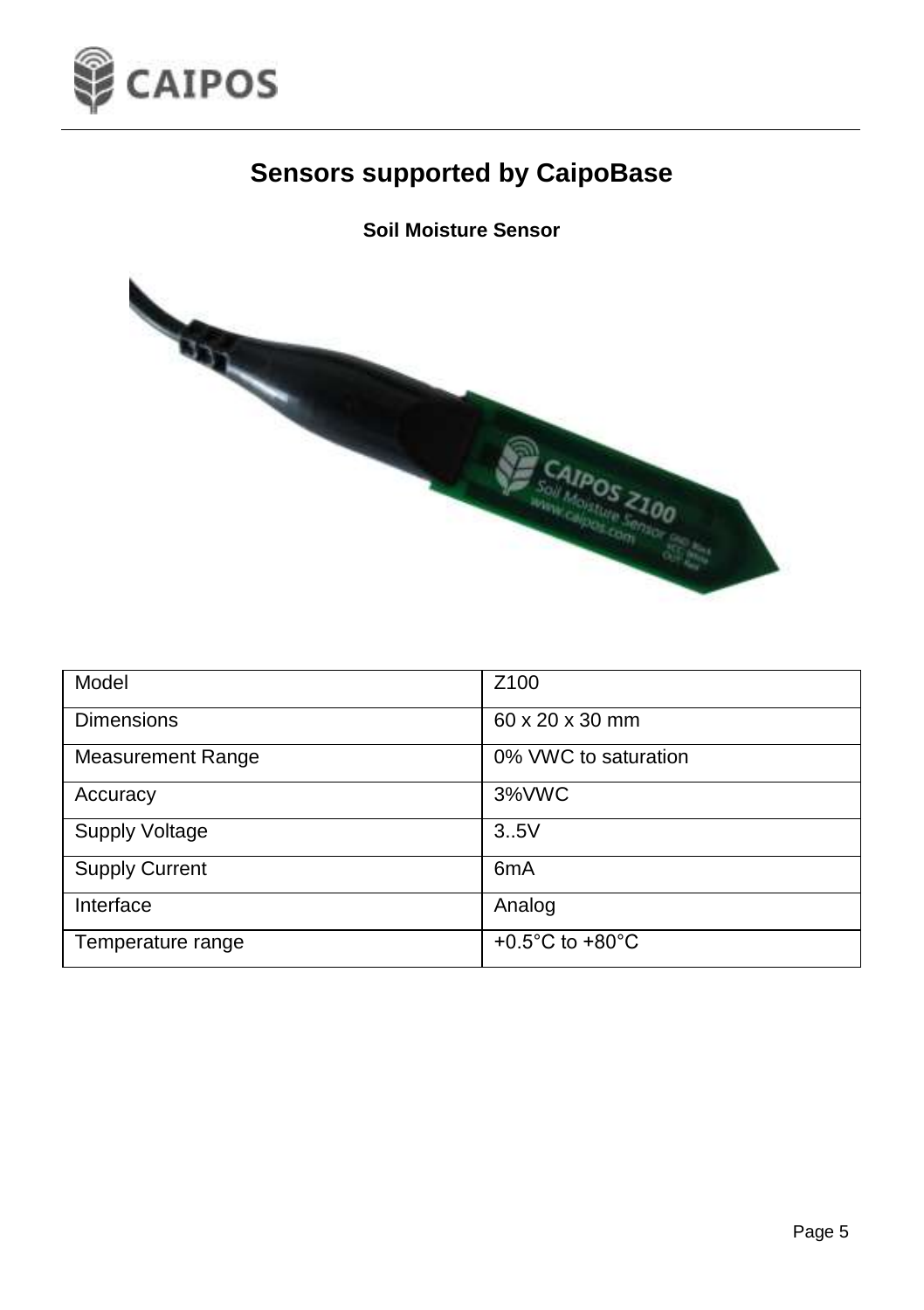

### **Precipitation Sensor**



| Model                 | Rain Gauge                        |
|-----------------------|-----------------------------------|
| <b>Dimensions</b>     | 255mm x 205 mm                    |
| Resolution            | $0.5$ mm                          |
| Accuracy              | ±1%                               |
| <b>Supply Voltage</b> | 5V                                |
| <b>Supply Current</b> | 0                                 |
| Interface             | Pulse counter                     |
| Temperature range     | $0^{\circ}$ C to +70 $^{\circ}$ C |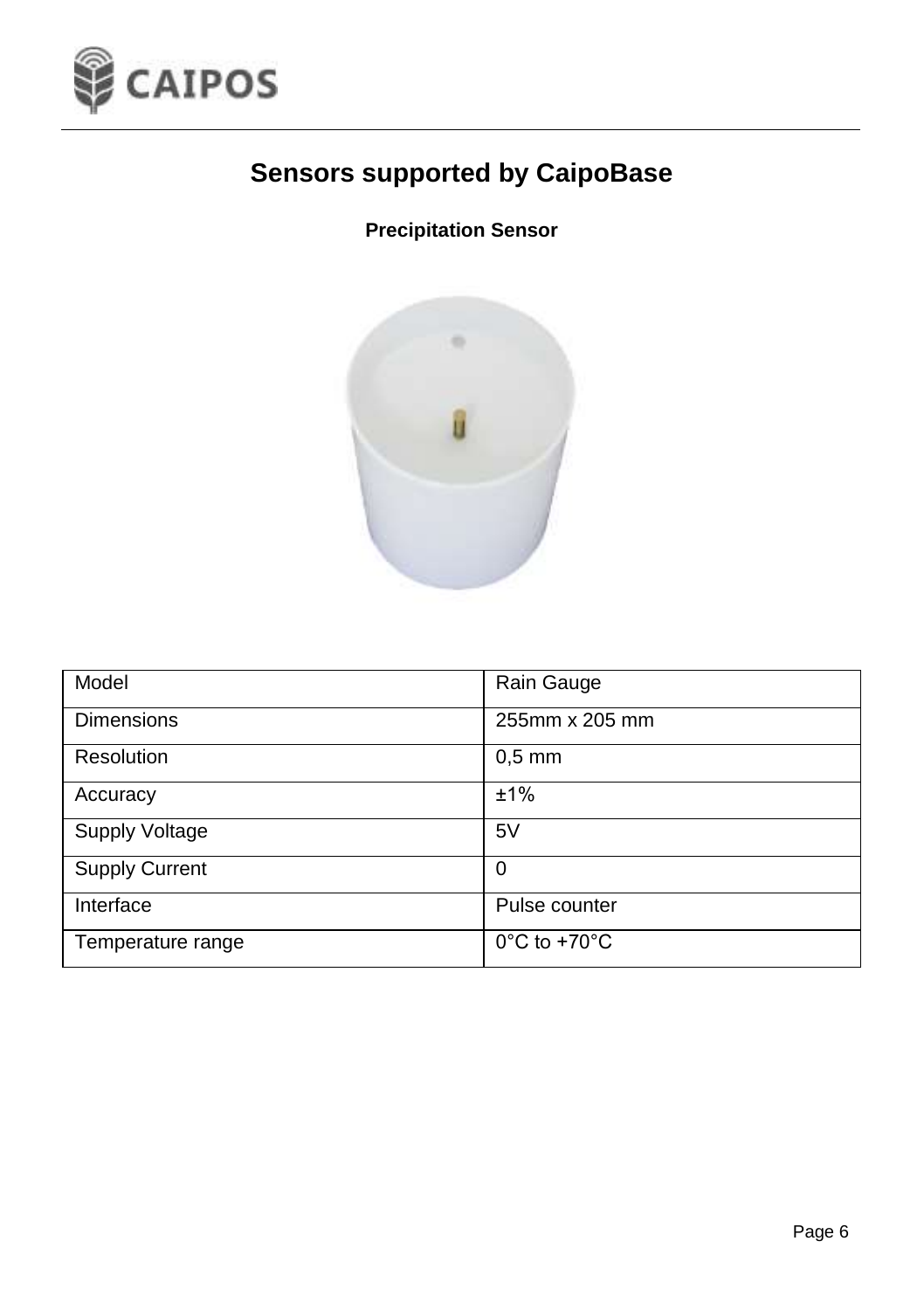

#### **Water Potential Sensor**



| Model                    | MPS <sub>2</sub>                                                  |
|--------------------------|-------------------------------------------------------------------|
| Dimensions               | 75 x 32 x 15 mm                                                   |
| <b>Measurement Range</b> | -100  -5000 hPa, pF 1,713,71                                      |
| Accuracy                 | $±10kPa$ for -10 kPa to -100 kPa; $±25%$<br>for -75 kPa  -500 kPa |
| <b>Supply Voltage</b>    | $3.6 - 15$ VDC,                                                   |
| <b>Supply Current</b>    | $0.03$ mA $\dots$ 10 mA                                           |
| Interface                | Digital                                                           |
| Temperature range        | $-40 °C$ 50 °C                                                    |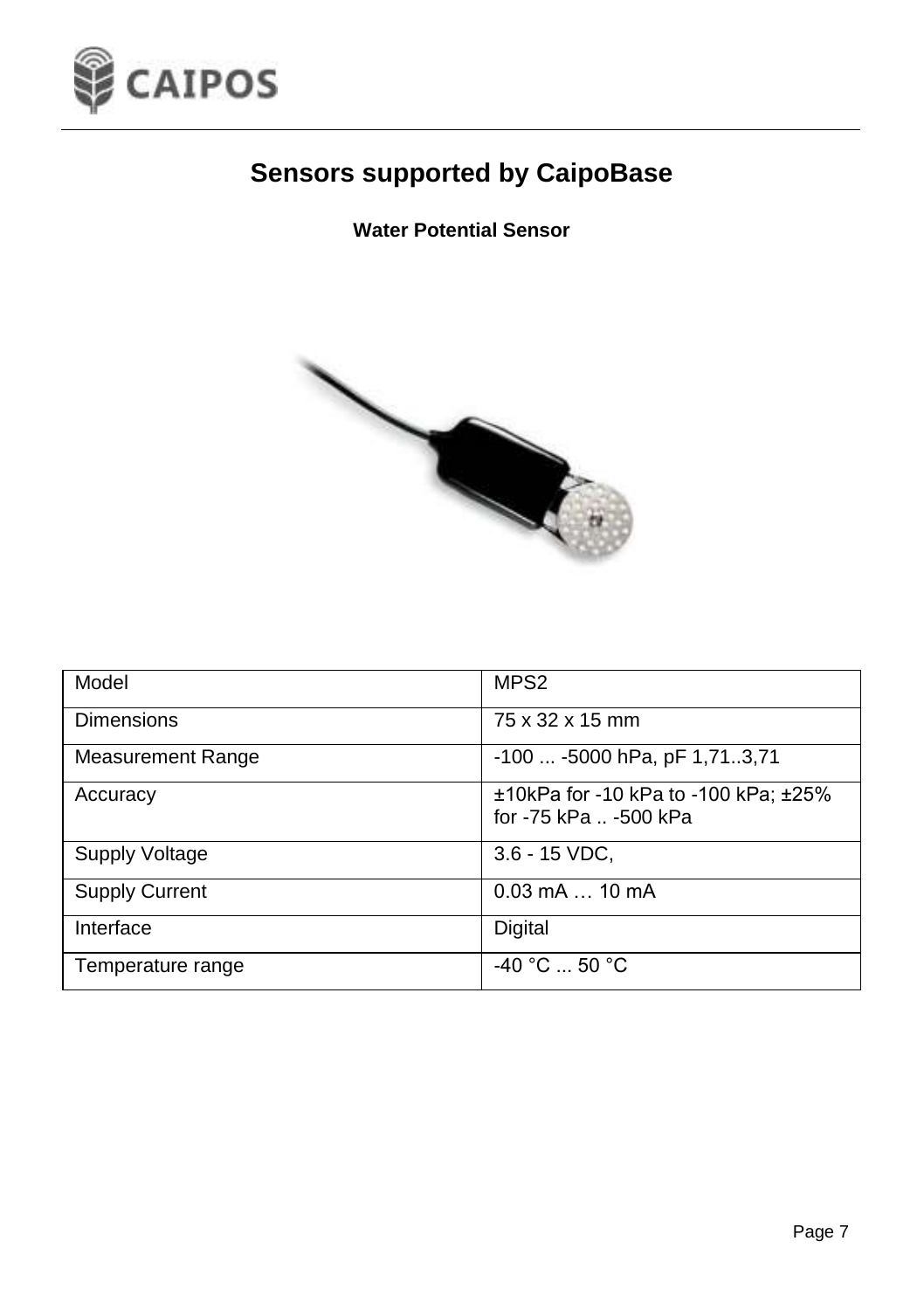

#### **Water Level Sensor**



| Model                     | Vegapuls WL61              |
|---------------------------|----------------------------|
| <b>Dimensions</b>         | 300 mm x 115 mm            |
| <b>Measurement Range</b>  | Up to 15 m (49.21 ft)      |
| Accuracy                  | ±2 cm                      |
| Supply Voltage            | $9.636$ V DC               |
| <b>Supply Current</b>     | 420m                       |
| <b>Operating Pressure</b> | $-1$ +2 bar/-100  +200 kPa |
| Temperature range         | $-40$ +80 °C               |